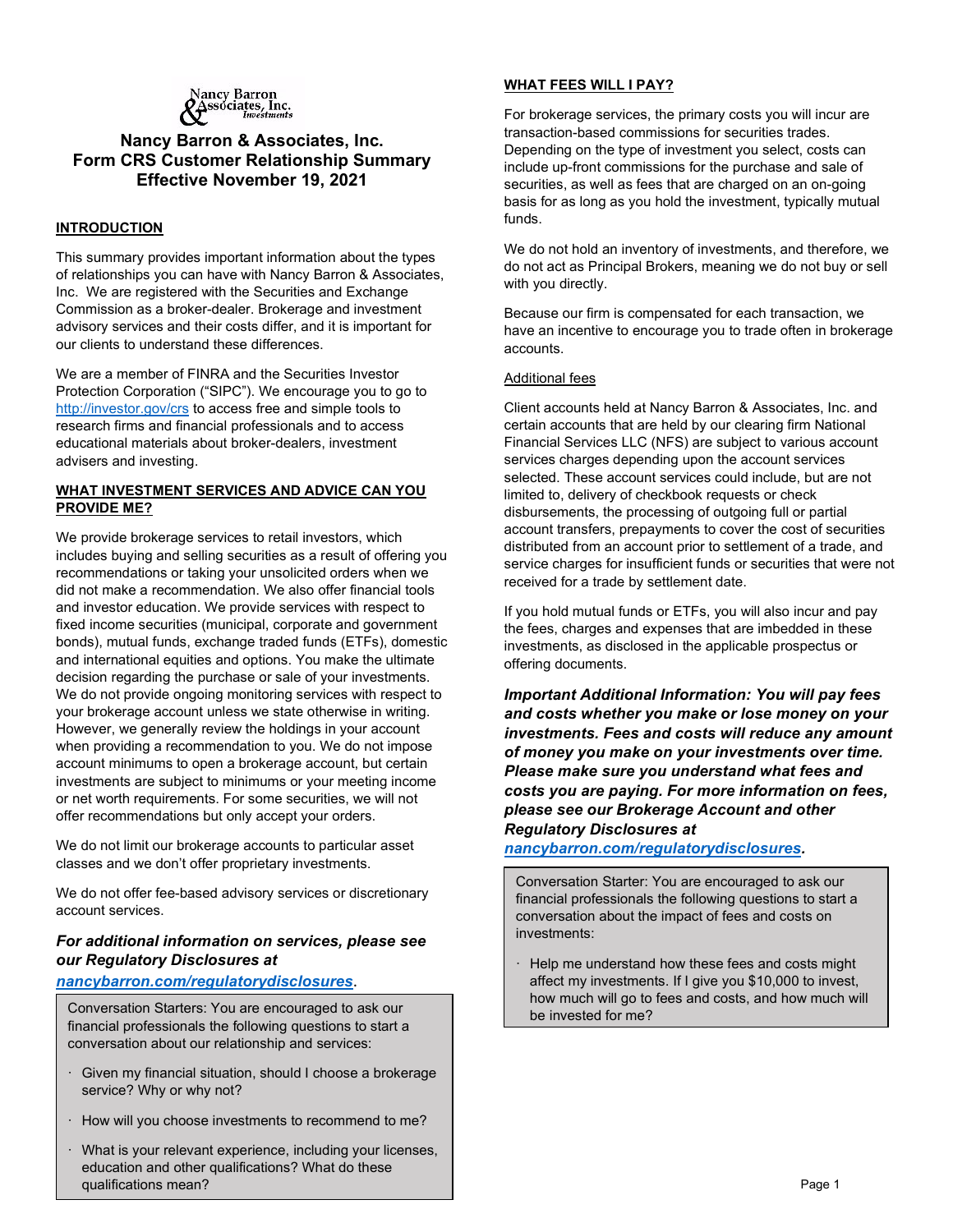#### What Are Your Legal Obligations to Me When Providing Recommendations? How else does your firm make money and what conflicts of interest do you have?

When we provide you with a recommendation, we have to act in your best interest and not put our interests ahead of yours. At the same time, the way we make money creates some conflicts with your interests. You should understand and ask us about these conflicts because they can affect the recommendations we provide you. Here are some examples to help you understand what this means:

Examples of Ways we Make Money and Related Conflicts of Interest:

- · Third-Party Payments: At our firm, this is typically through the purchases of mutual funds. Mutual funds' may have "Sales Loads" and any ongoing "12b-1" trailing fees our firm may receive as income.
- Revenue Sharing: Our firm shares revenue with our clearing broker, National Financial Services, LLC (NFS), on money market balances. Our firm shares with NFS any applicable margin interest revenue. Margin interest rates vary with clients' borrowed amounts.

# For additional information on our conflicts, please see our Brokerage Account and other Regulatory Disclosures at

nancybarron.com/regulatorydisclosures.

Conversation Starter: You are encouraged to ask our financial professionals the following questions to start a conversation about conflicts of interest:

How might your conflicts of interest affect me, and how will you address them?

How Do Your Financial Professionals Make Money?

All staff at our firm are salaried. No one receives direct compensation based on transaction activity or performance. Quarterly discretionary bonuses are paid based on firm's financial performance and represent a significant portion of our staff's annual compensation. Although bonuses are paid to all staff equally and are not based on individual sales performance, for brokerage accounts, our firm receives a portion of the commission you are charged for any transactions, directly impacting firm financial performance that the bonuses are based on. These commissions vary depending on a number of factors, including the type and size of the investment, which means we have a financial interest in recommending more transactions and those that generate higher compensation to us.

## DO YOU OR YOUR FINANCIAL PROFESSIONALS HAVE LEGAL OR DISCIPLINARY HISTORY?

Yes for the firm and no for our financial professionals. Visit Investor.gov/CRS for a free and simple search tool to research us and our financial professionals.

Conversation Starter: You are encouraged to ask our financial professionals the following questions to start a conversation about the financial professional's disciplinary history:

· As a financial professional, do you have any disciplinary history? For what type of conduct?

# ADDITIONAL INFORMATION

For additional information our brokerage services, please visit nancybarron.com/regulatorydisclosures. You may request upto-date information and a copy of this Relationship Summary by calling 800-489-4124.

Conversation Starter: You are encouraged to ask our financial professionals the following questions to start a conversation about firm contacts and communication:

- · Who is my primary contact person?
- · Is he or she a representative of an investment adviser or a broker-dealer?
- · Who can I talk to if I have concerns about how this person is treating me?